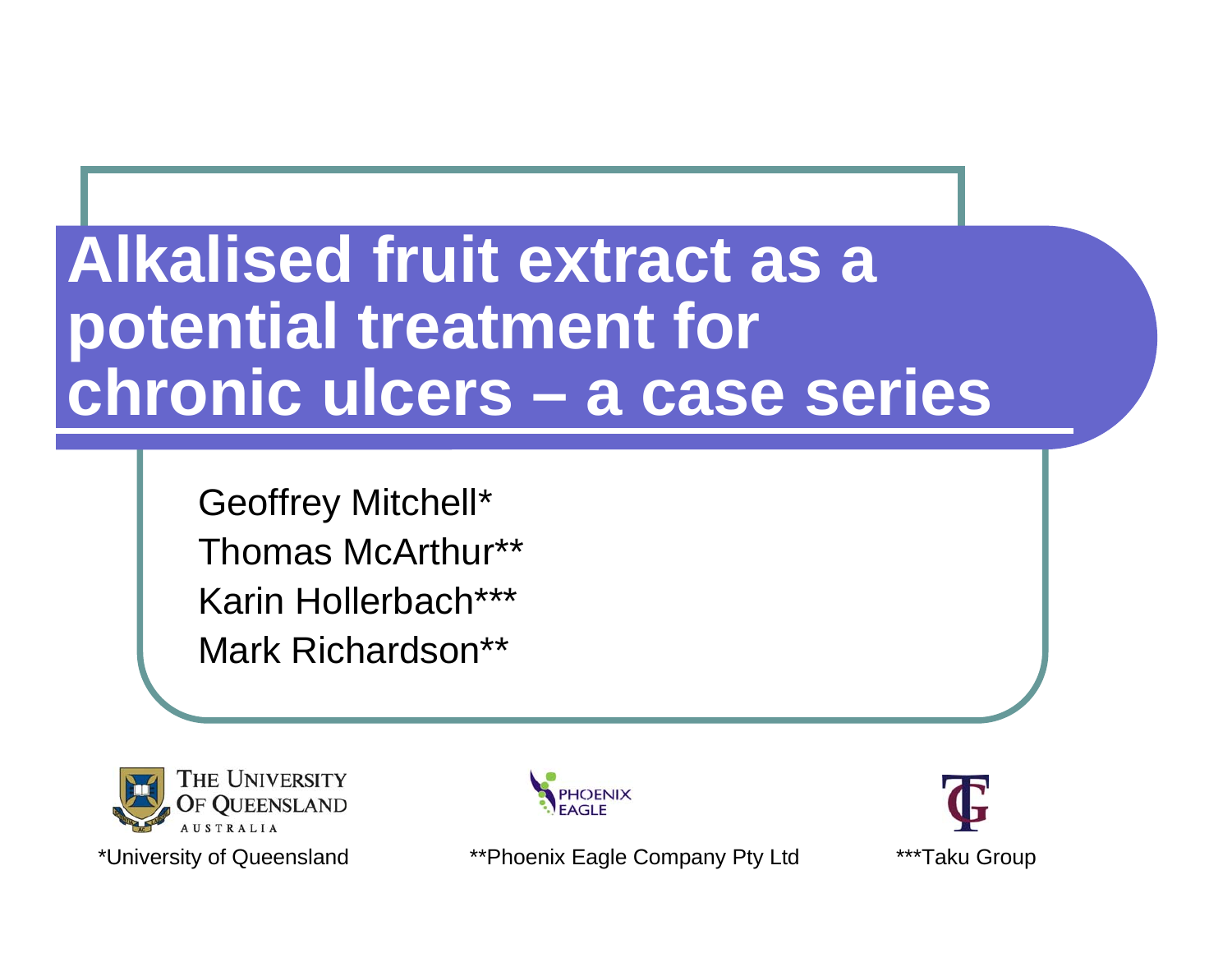# Chronic skin ulcers

#### O Common

- $\bullet$  6.5 million chronic ulcers per year from venous stasis, diabetes, or pressure ulceration in US (Singer, 1999)
- Costly
	- $\bullet$ 1 billion UK pounds per year (Harding, 1998)
- Serious
	- $\bullet$  Leads to: - Chronic infection (cellulitis)
		- -Amputation (especially diabetics)
		- -Social isolation (quadriplegics)

(from prolonged bed rest)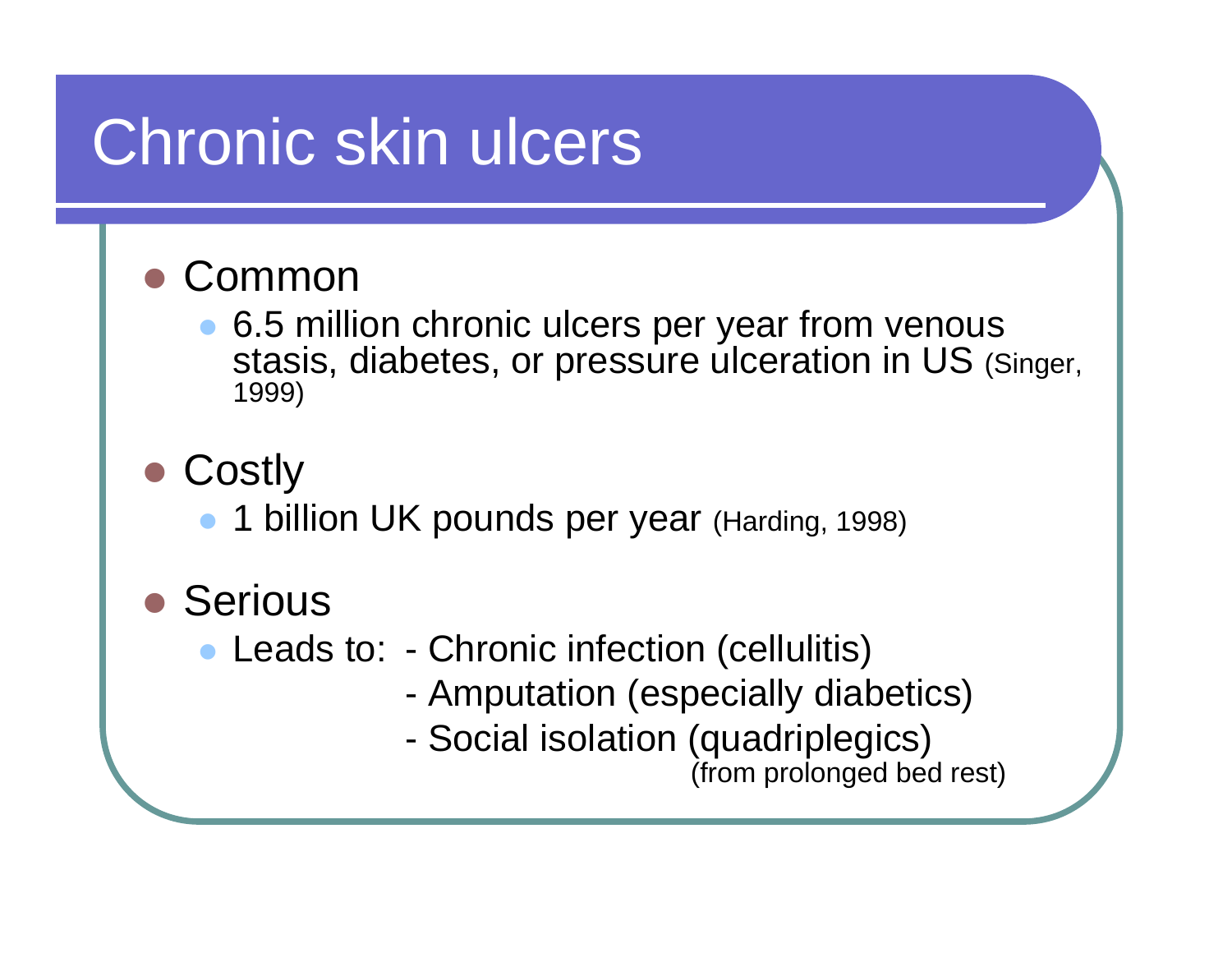# Principles of standard care

- Debridement
- Infection control
- Moist clean environment
- Pressure bandaging for lower limb ulceration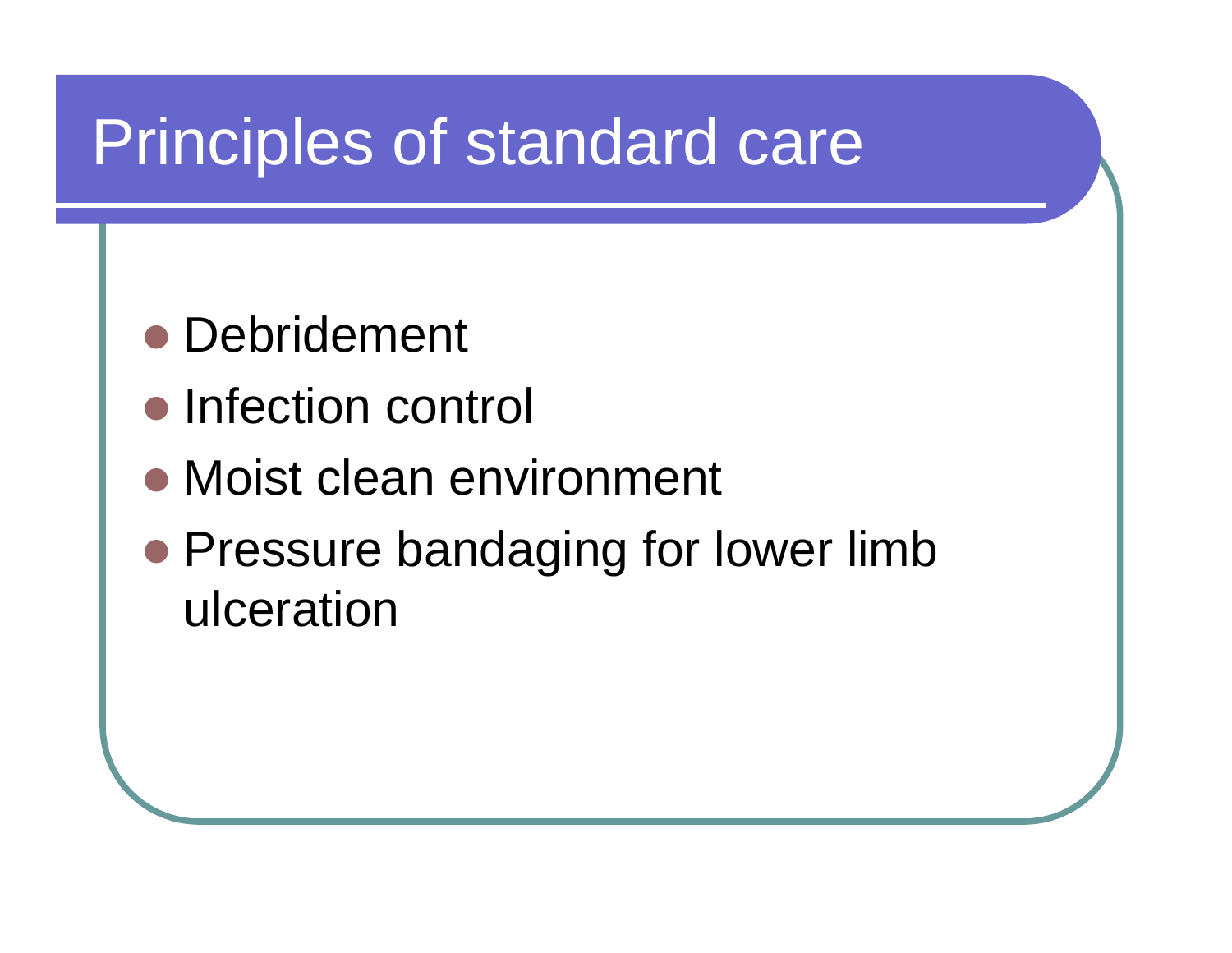# The OPAL Process

- Pulped pawpaw / pulped peach
- Filtrates extracted from pulps prepared according to the OPAL Process
	- $\bullet$  Involves heat and alkalinisation
- Filtrates mixed together and preservative added
- Product named OPAL001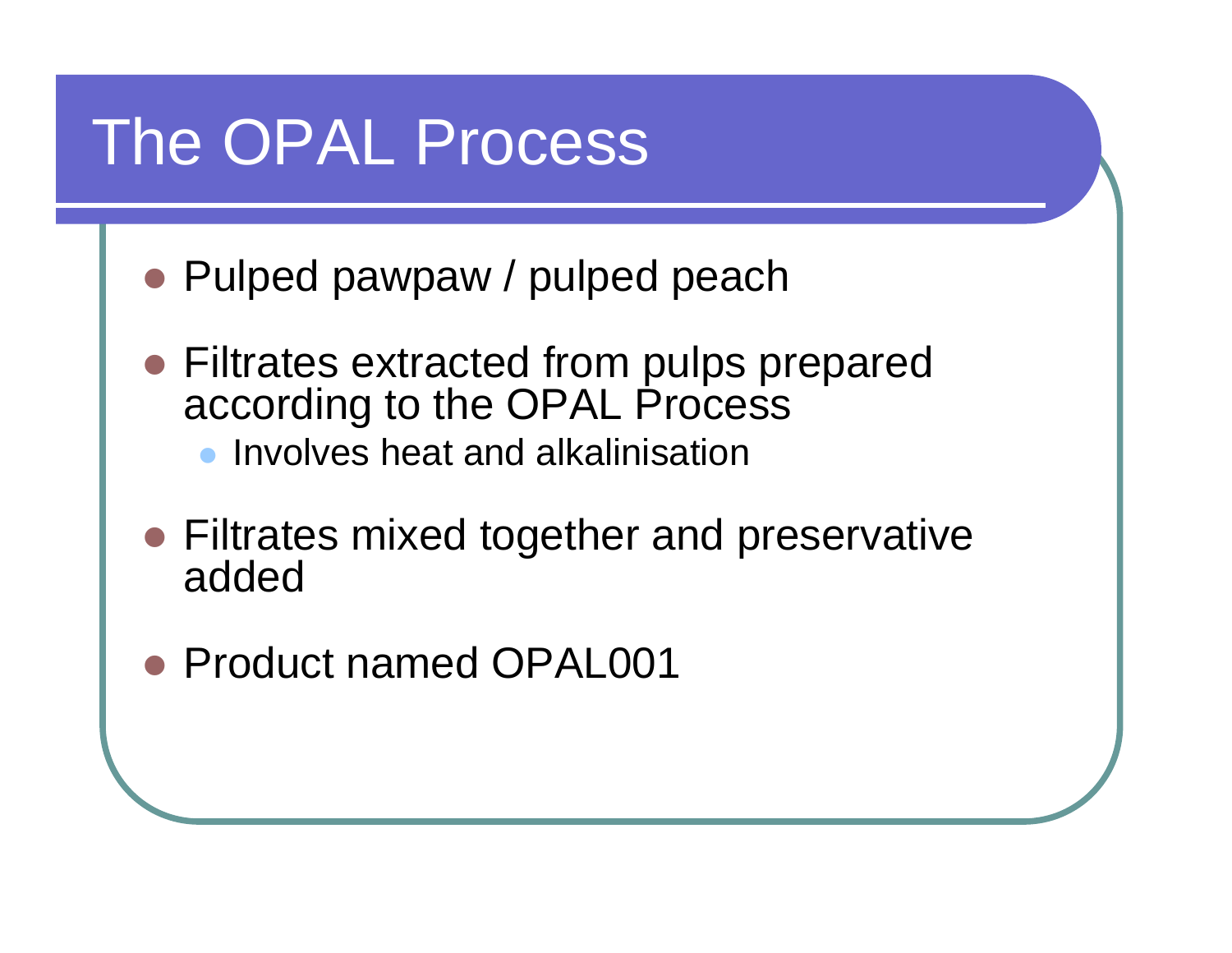## Ulcer treatment

### • Ulcer treatment evolved to:

- Filtrate applied to wound
- Filtrate in ointment base applied to skin around and proximal to wound
- Daily application of both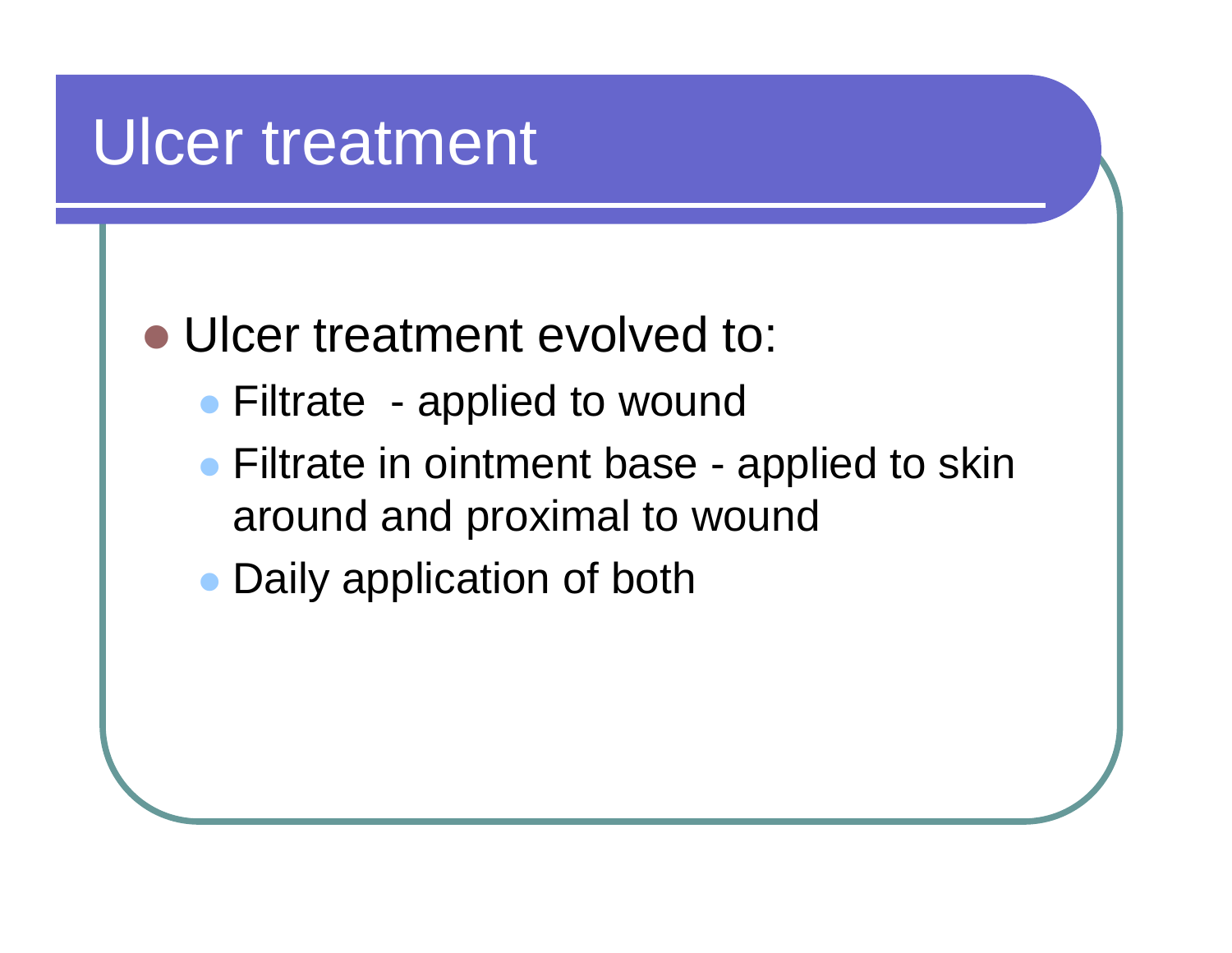# Initial observations

- Inventor (McArthur) experimented with fruit extracts, processing them in different ways, hoping to identify therapeutic effects
	- $\bullet$  Tried various extracts informally on a range of conditions
- After the OPAL Process was developed, one person used it on a chronic leg ulcer to see if it would work
	- $\bullet$ Rapid improvement noted
- Word of mouth: Further patients with chronic ulcers tried the treatment with positive results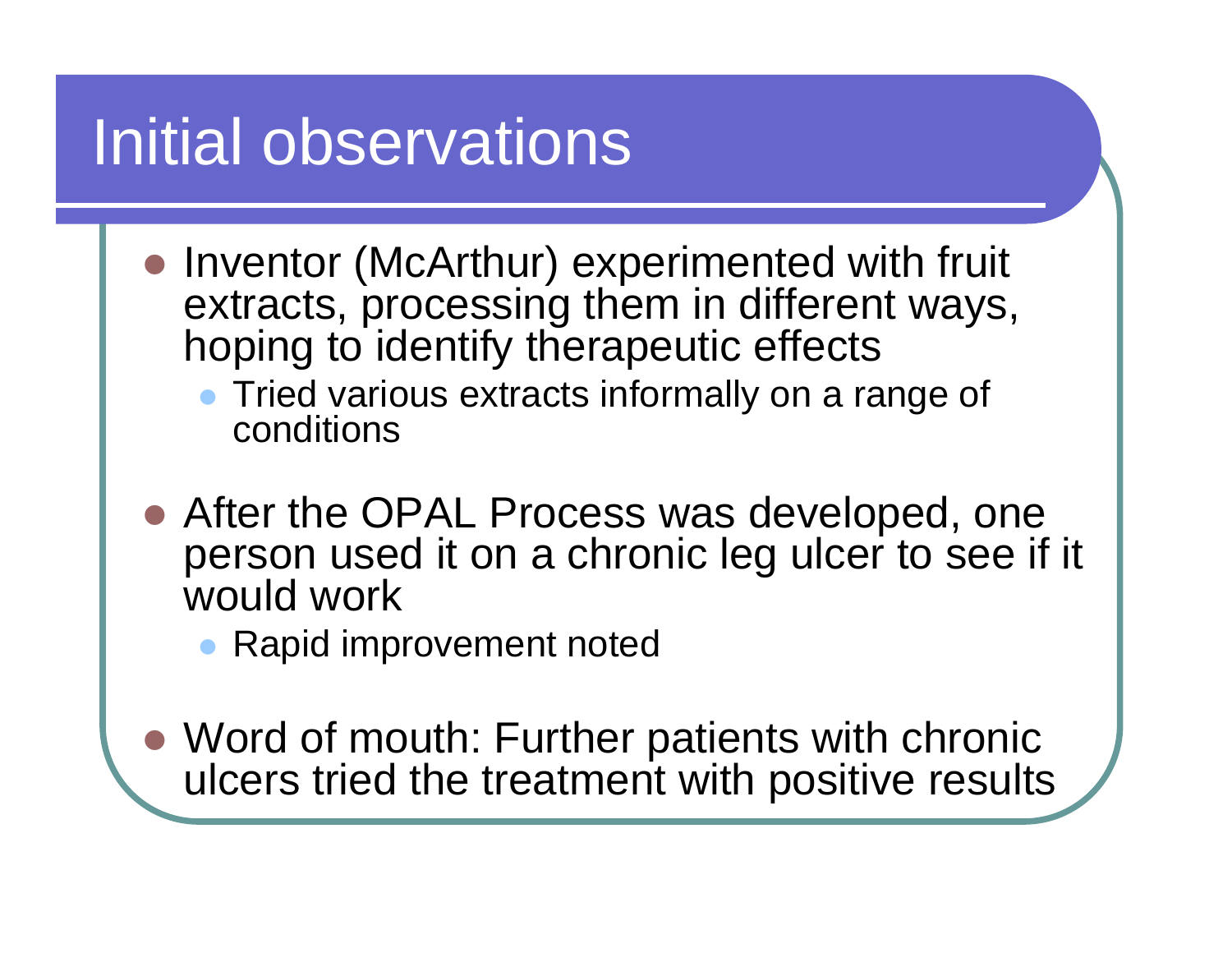## Independent assessment of cases

- Clinical academic (Mitchell) retained to provide independent evaluation of clinical cases
- $\bullet$  Reviewed the first five consecutive cases where comprehensive records available
- **z** Each patient ( $n = 5$  males) interviewed
- Reviewed case records from patient's GPs, nursing services where involved and clinical photographs
- All cases reviewed retrospectively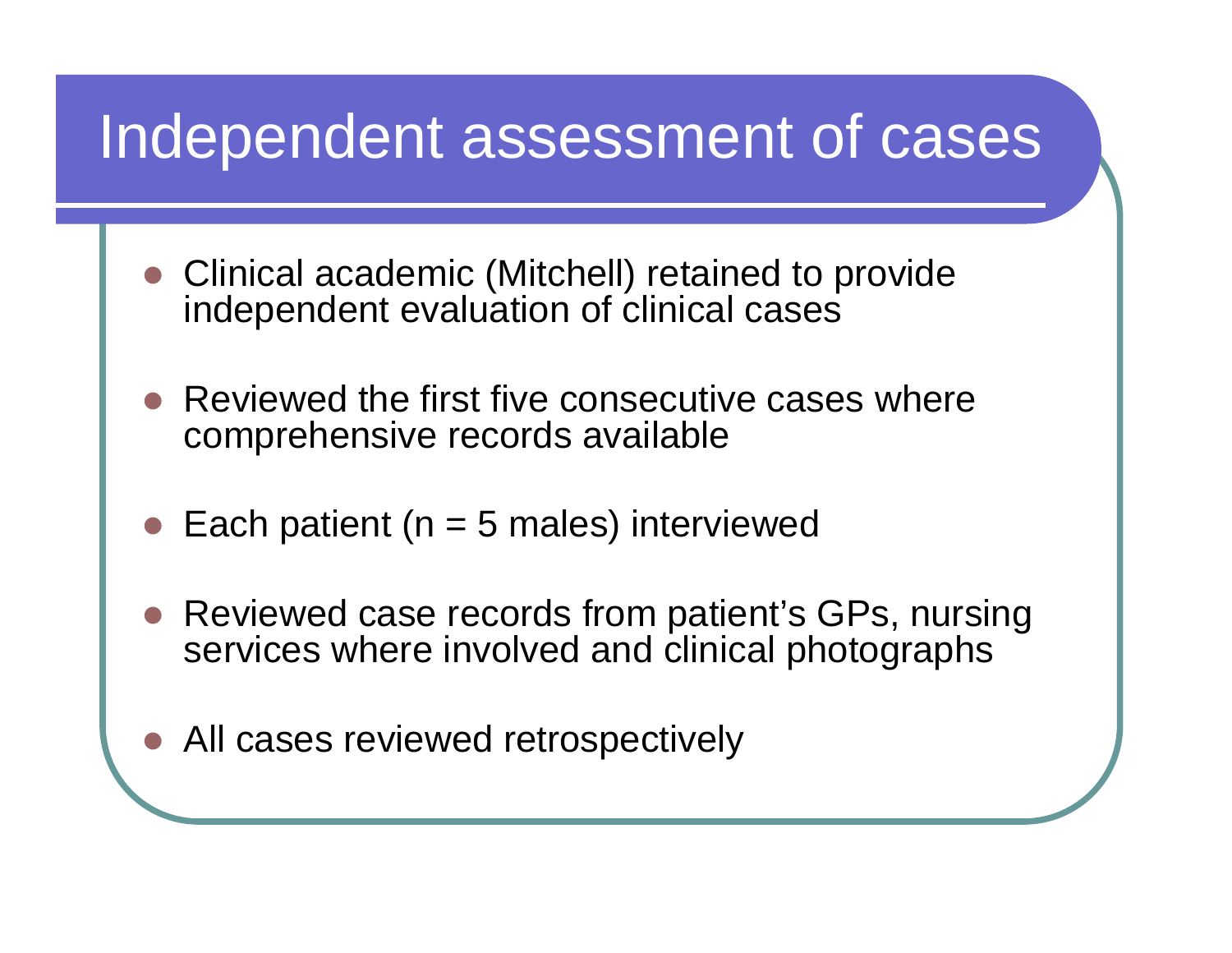| <b>Clinical</b><br><b>Description</b>                                                                               | <b>Ulcer Duration</b>           | <b>Ulcer Type &amp;</b><br>Location                                                   |
|---------------------------------------------------------------------------------------------------------------------|---------------------------------|---------------------------------------------------------------------------------------|
| Case 1. Diabetic, age 56<br>Alcoholic, poor nutrition                                                               | Unknown duration                | <b>Diabetic ulcers</b><br>Left $4th$ toe (established),<br>base of Right foot (early) |
| <b>Case 2. Quadriplegic,</b><br>age 43, diabetic, smoker                                                            | 2 years                         | <b>Stage 4 pressure ulcer</b><br>Right greater trochanter                             |
| <b>Case 3. Quadriplegic,</b><br>age 35, smoker                                                                      | 1 month                         | <b>Stage 4 pressure ulcer</b><br><b>Right buttock</b>                                 |
| <b>Case 4. Venous ulcers</b><br>(duration 38 yrs), age 75,<br>intellectually impaired                               | <b>Several</b><br><b>Months</b> | <b>Chronic venous ulcer</b><br>Left shin                                              |
| Case 5.<br>Leukocytoclastic<br><b>vasculitis, (duration &gt; 6</b><br>yrs), age 60, morbid<br>obesity, Hypertension | <b>Usually</b><br>8 months      | <b>Multiple vasculitic</b><br>ulcers<br><b>Both legs</b>                              |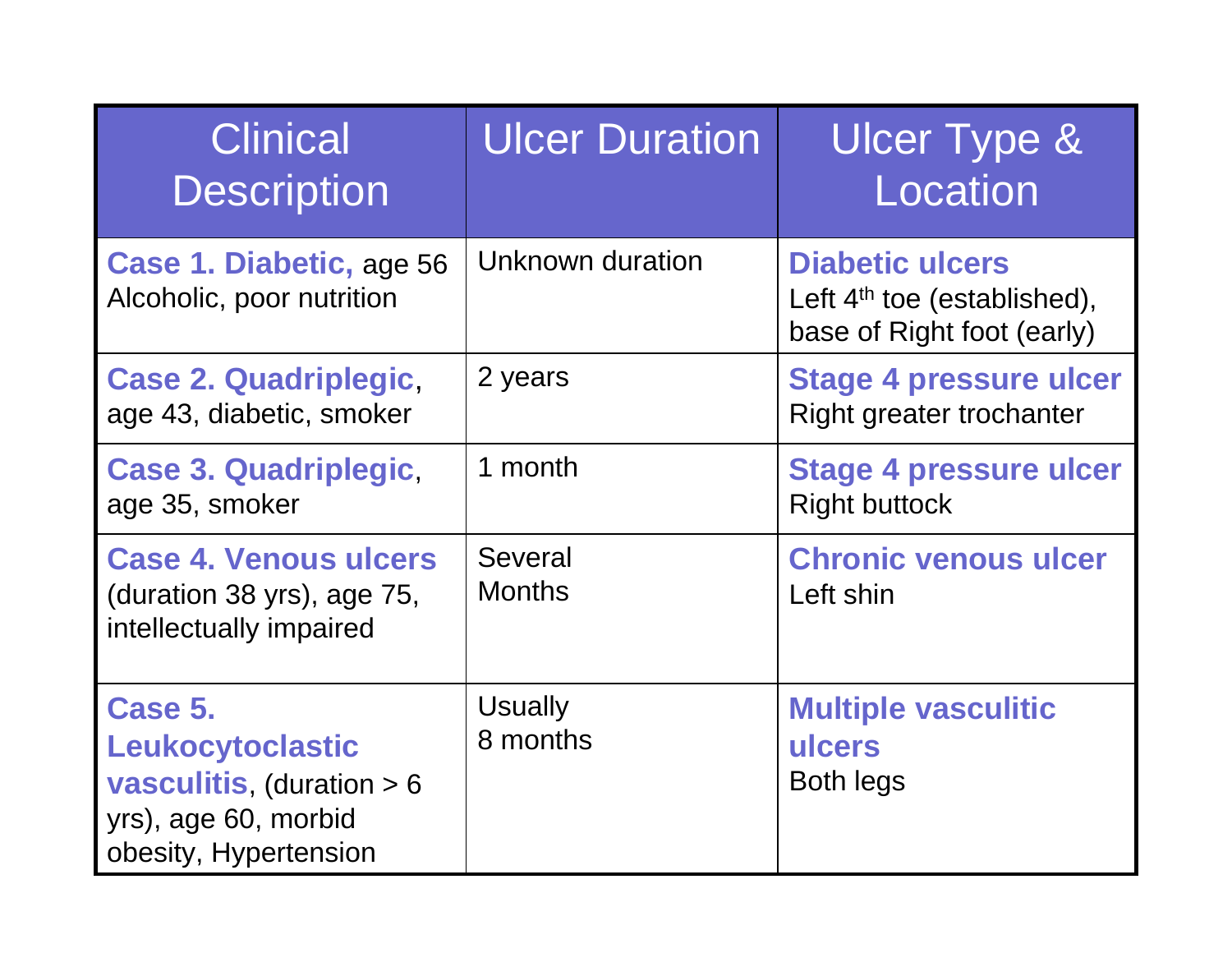



# Case 1: Diabetic ulcer Left  $4<sup>th</sup>$  toe

- Three toes previously amputated
- At presentation
	- Note deep necrosis centrally, superficial ulcer, severely distorted nail
	- 1 week

Healing of superficial areas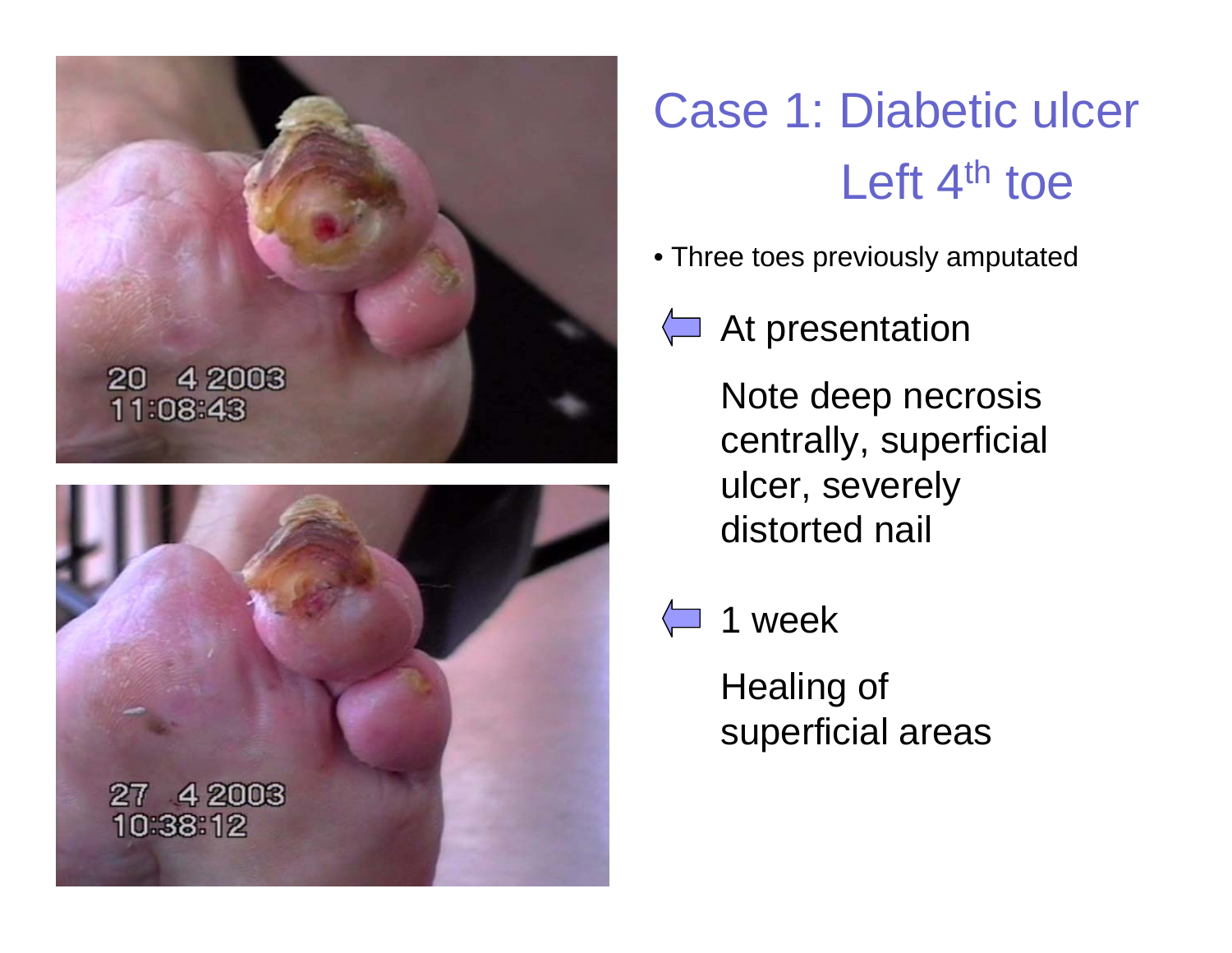



#### $\left\langle \blacksquare \right\rangle$ 4 weeks

Healing progressing rapidly Nail lifted off



All but the central part healed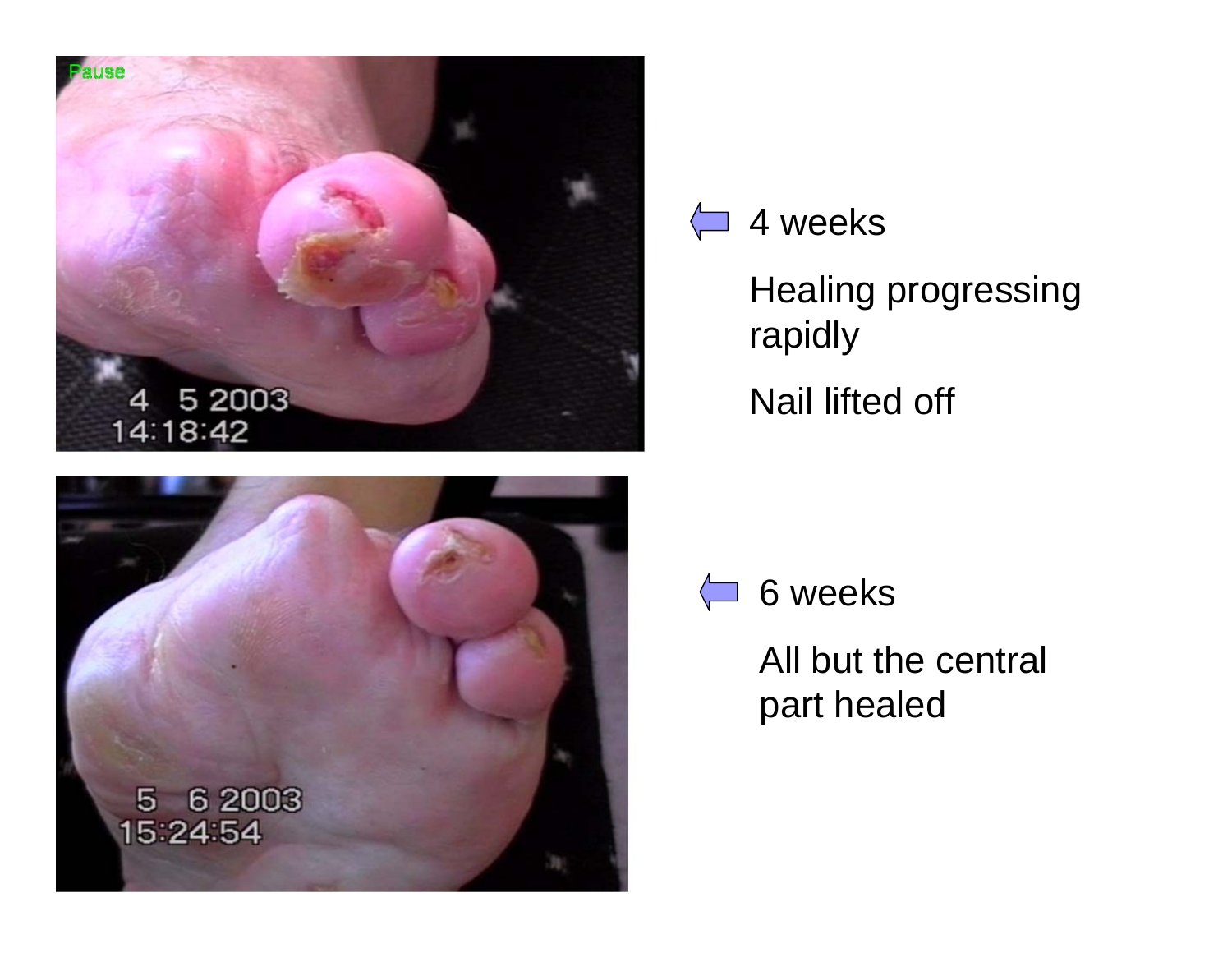

Case 3: Quadriplegic Ulcer from illfitting seat cover

 $\leftarrow$  Baseline + 3 weeks (1<sup>st</sup> photo) Rim of granulation visible Infection and odour gone



5 weeks

Continued closure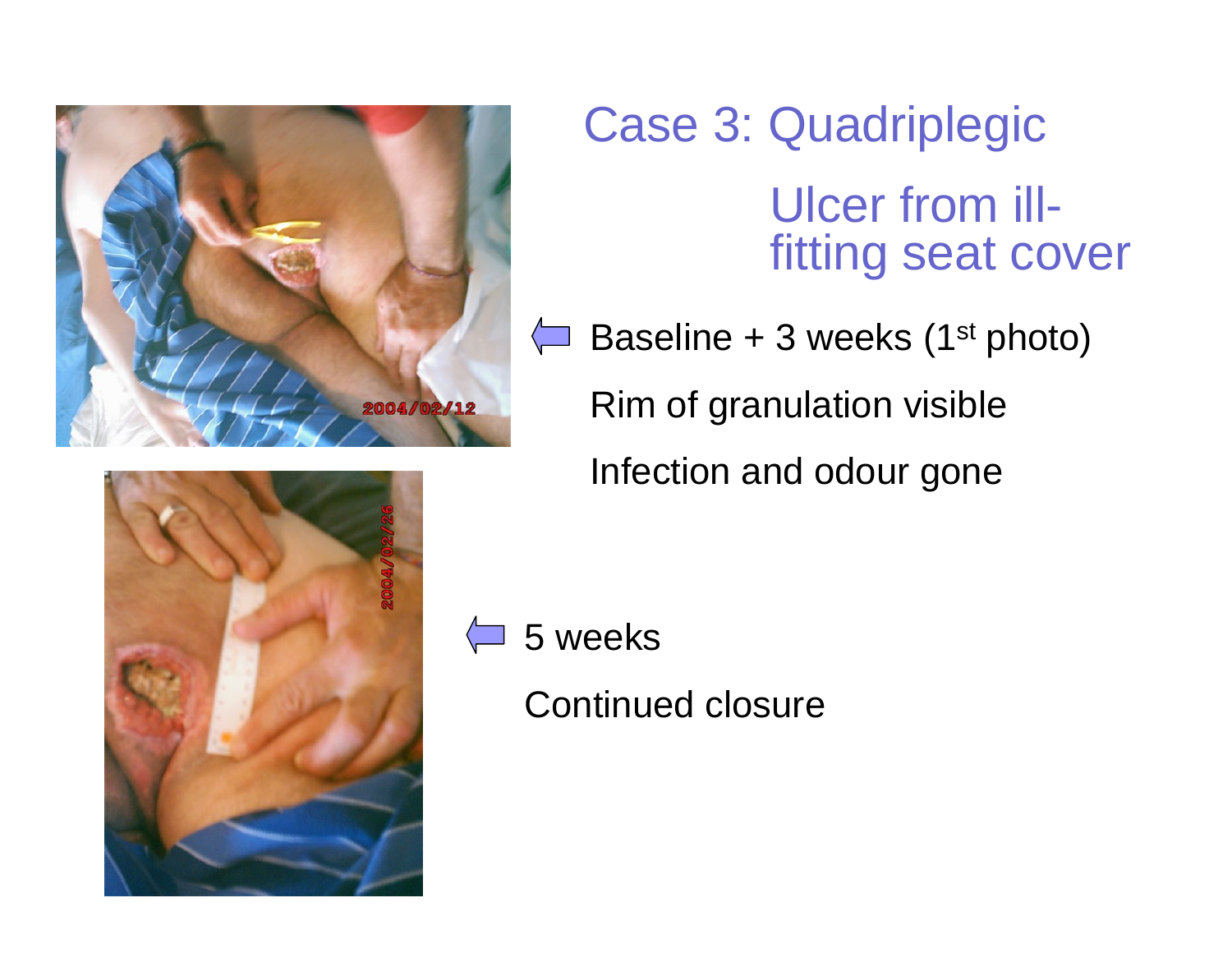





Before debriding



After debriding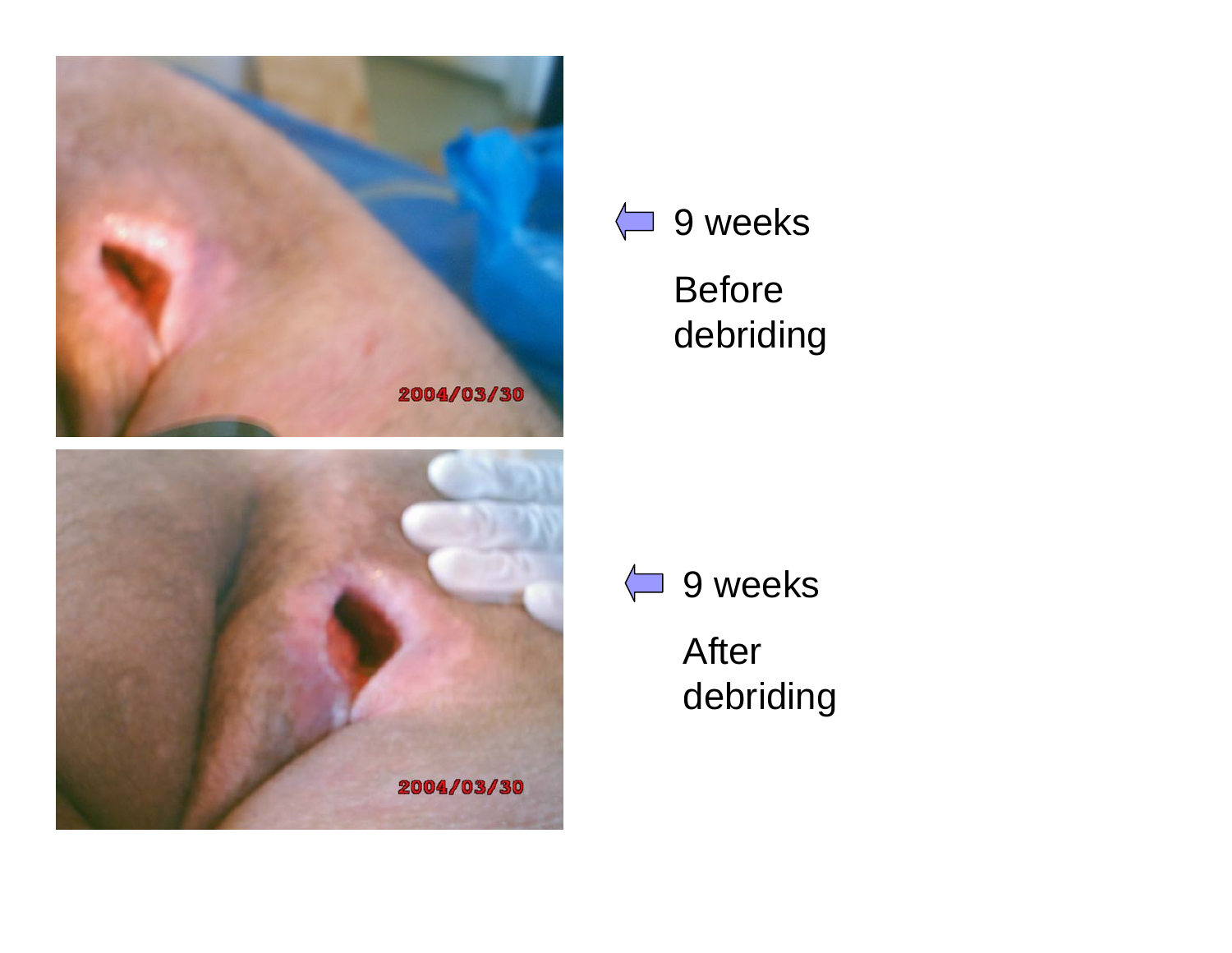



 $\leftarrow$  6 - 7 months

(Approx – no date on photo)

Wound fully healed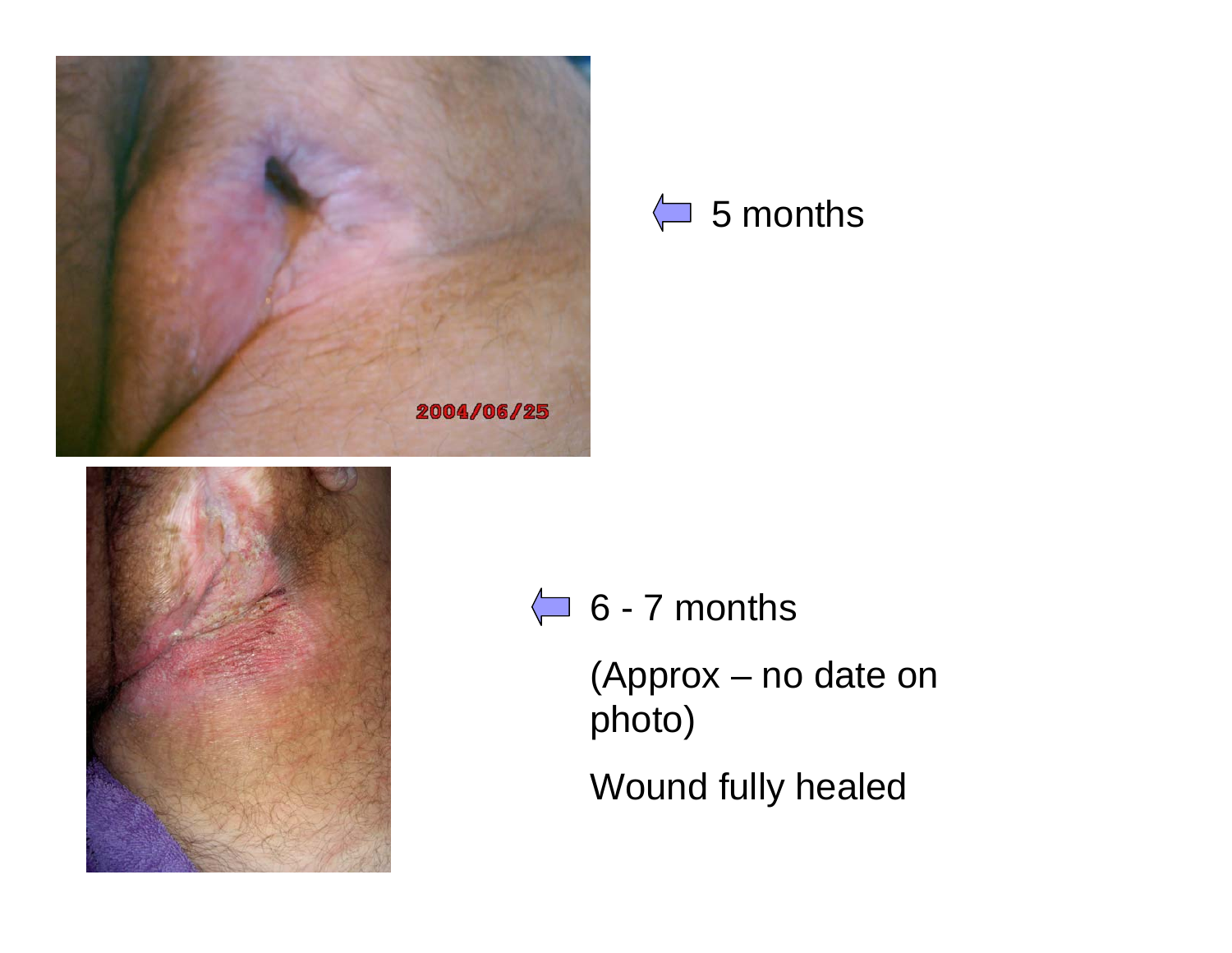

Case 4: Chronic venous ulcer Left shin (7x4 cm)

#### At presentation



 $\leftarrow$  1 week

Note slough debrided, improved skin appearance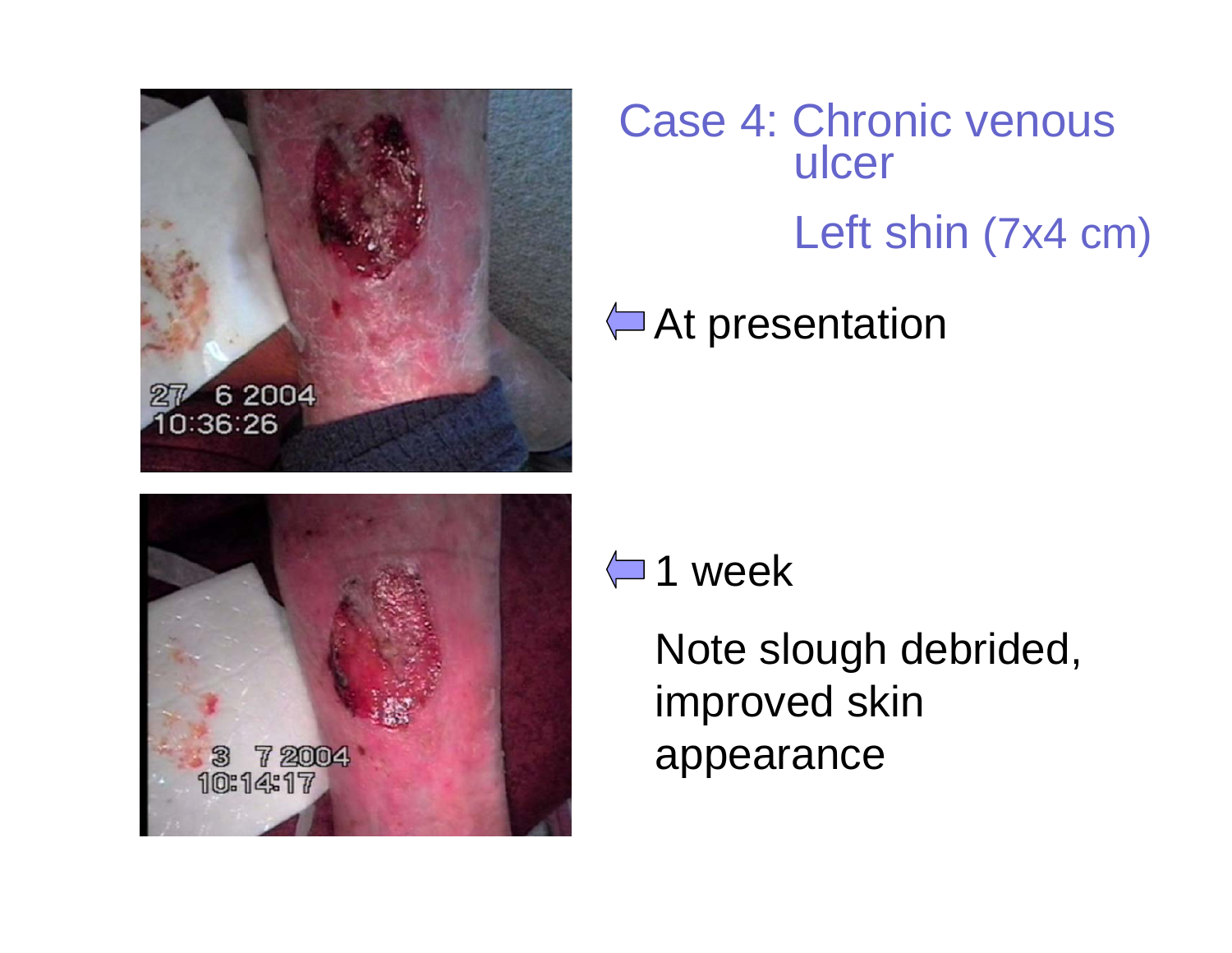

### $\leftarrow$  6 weeks

Healing mainly from the central skin flap growth

</u> 12 weeks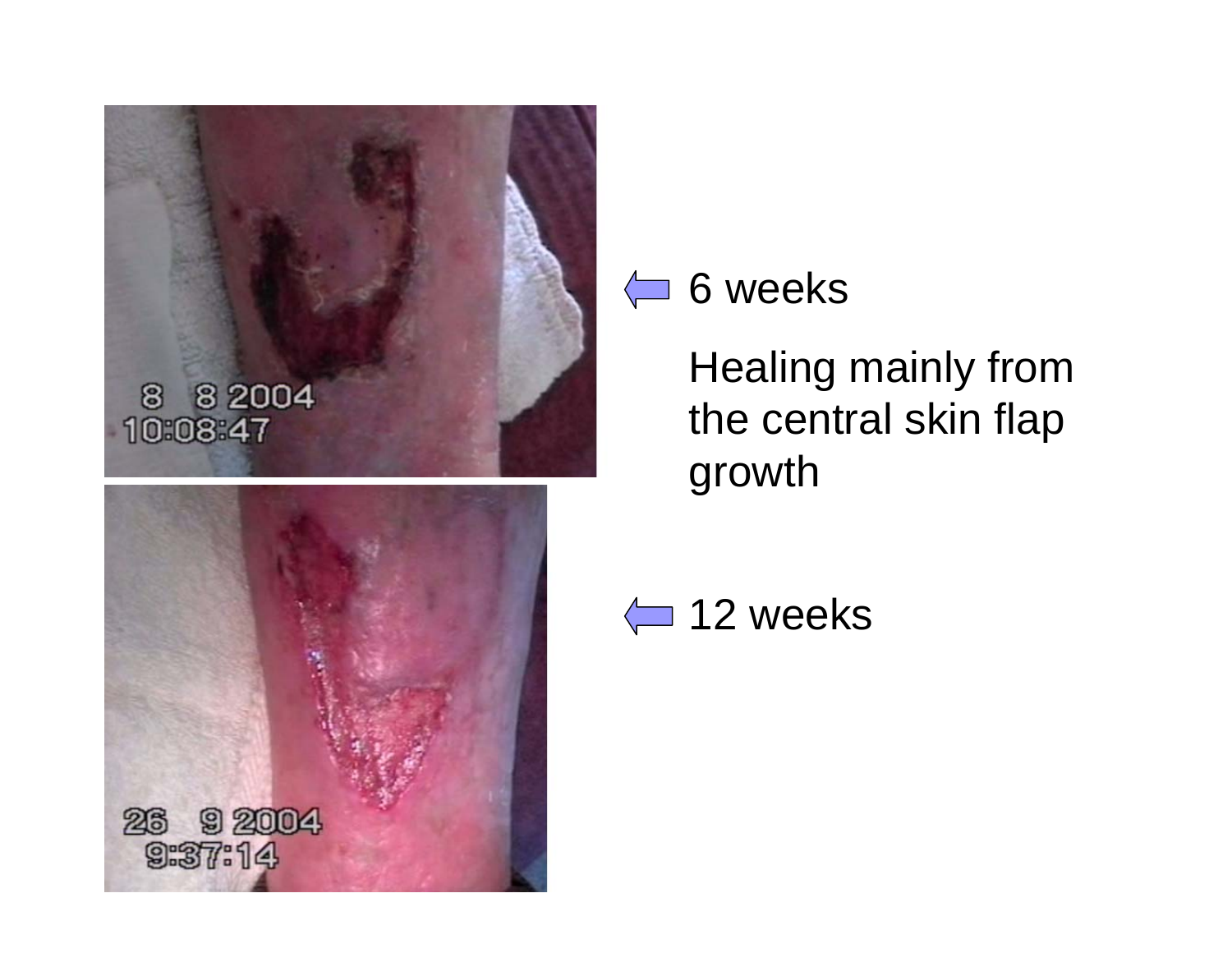## Changes in area - baseline to 6 weeks

| <b>Case</b>                                         | <b>Change in Wound</b><br><b>Surface Area (%)</b> |
|-----------------------------------------------------|---------------------------------------------------|
| Case 1: Diabetic                                    |                                                   |
| - Left $4th$ toe                                    | 82                                                |
| - Base of right foot                                | 78                                                |
| Case 2: Quadriplegic<br>- Right greater trochanter  | 55                                                |
| Case 3: Quadriplegic<br>- Right buttock             | 74                                                |
| Case 4: Venous ulcer<br>- Left shin                 | 35                                                |
| Case 5: Leukocytoclastic vasculitis<br>- Right shin | 40                                                |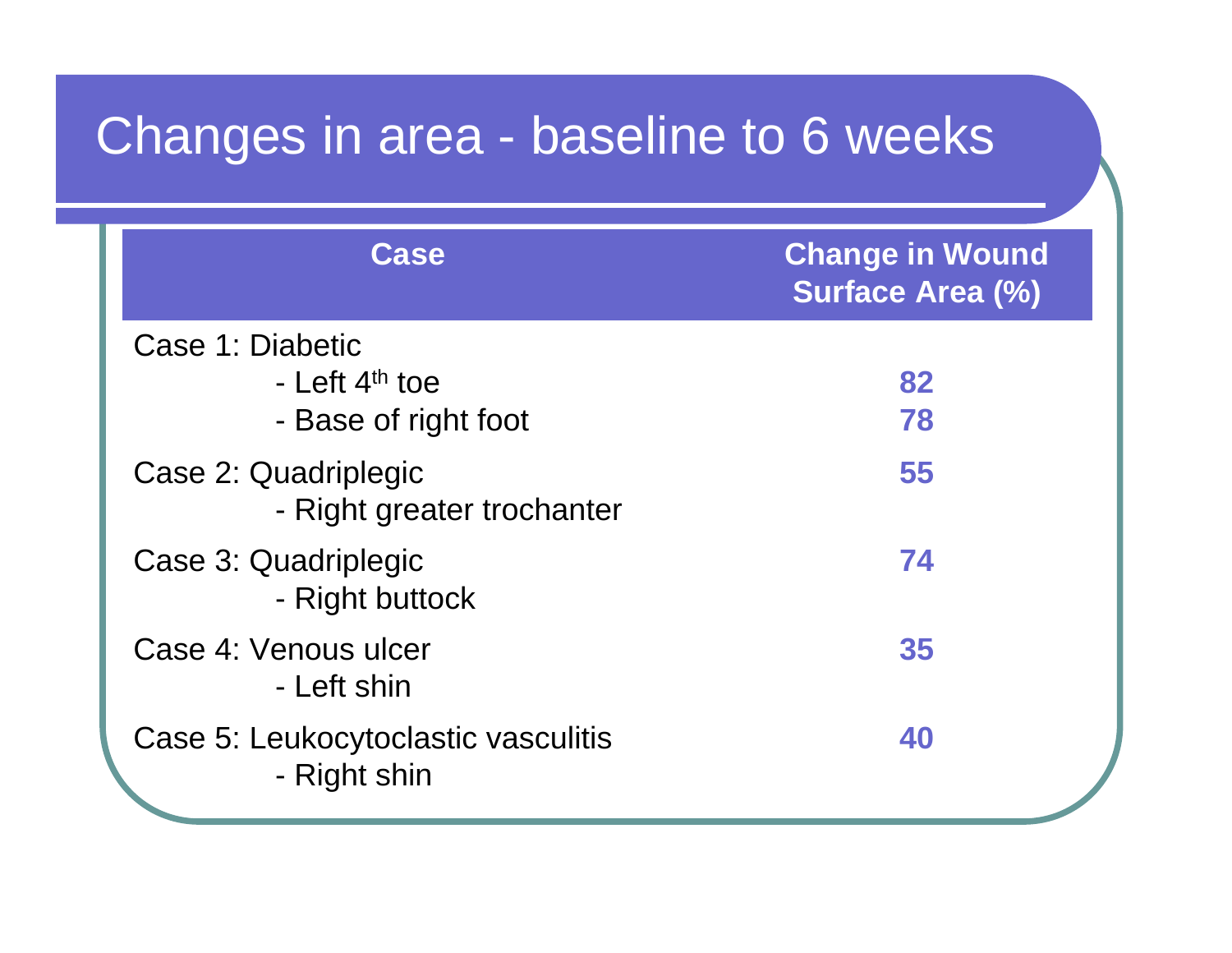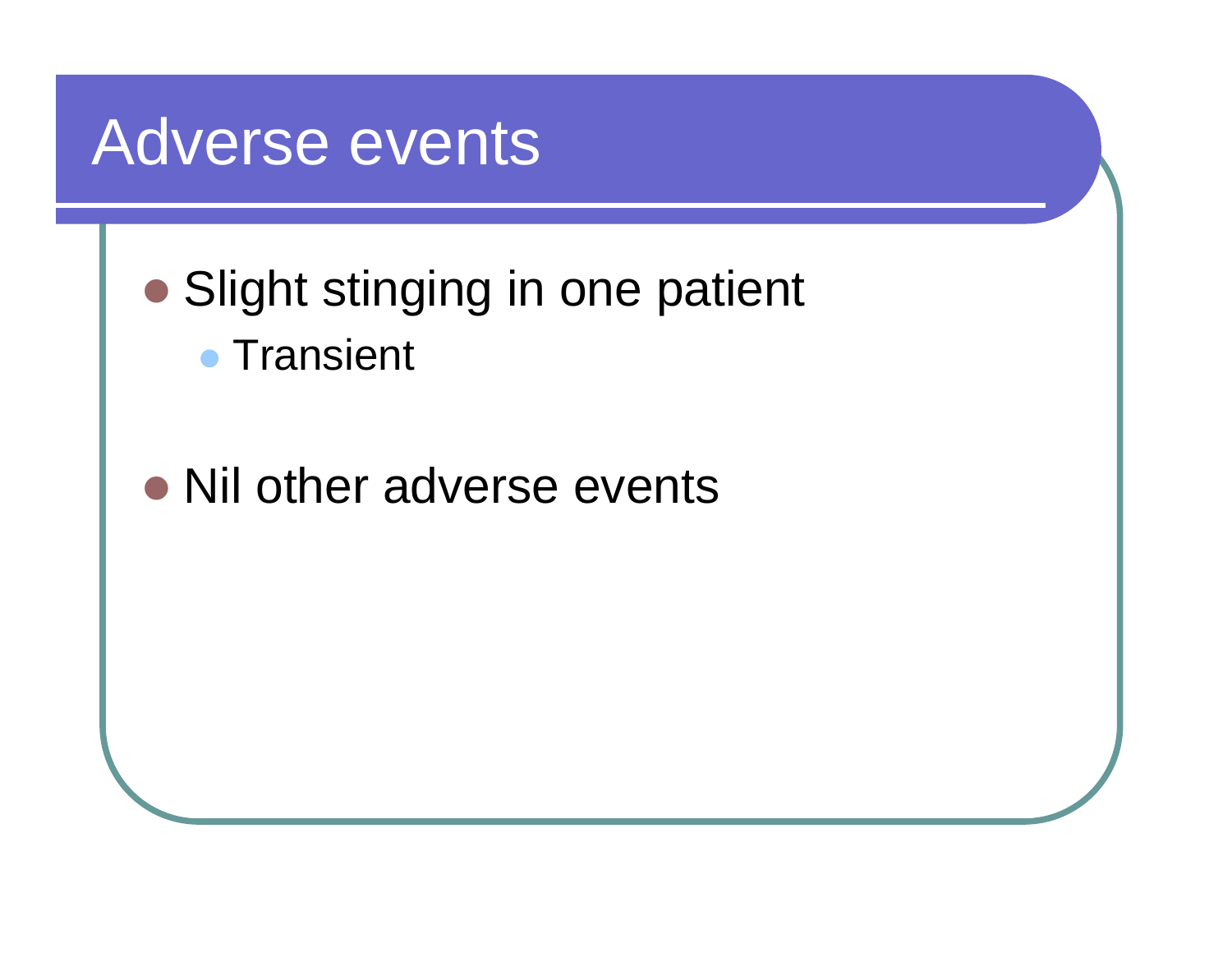# Possible mechanisms

- Improved micro-circulation
- Proteolytic action to remove slough
- Stimulation of skin growth factors
- Possible anti-bacterial action